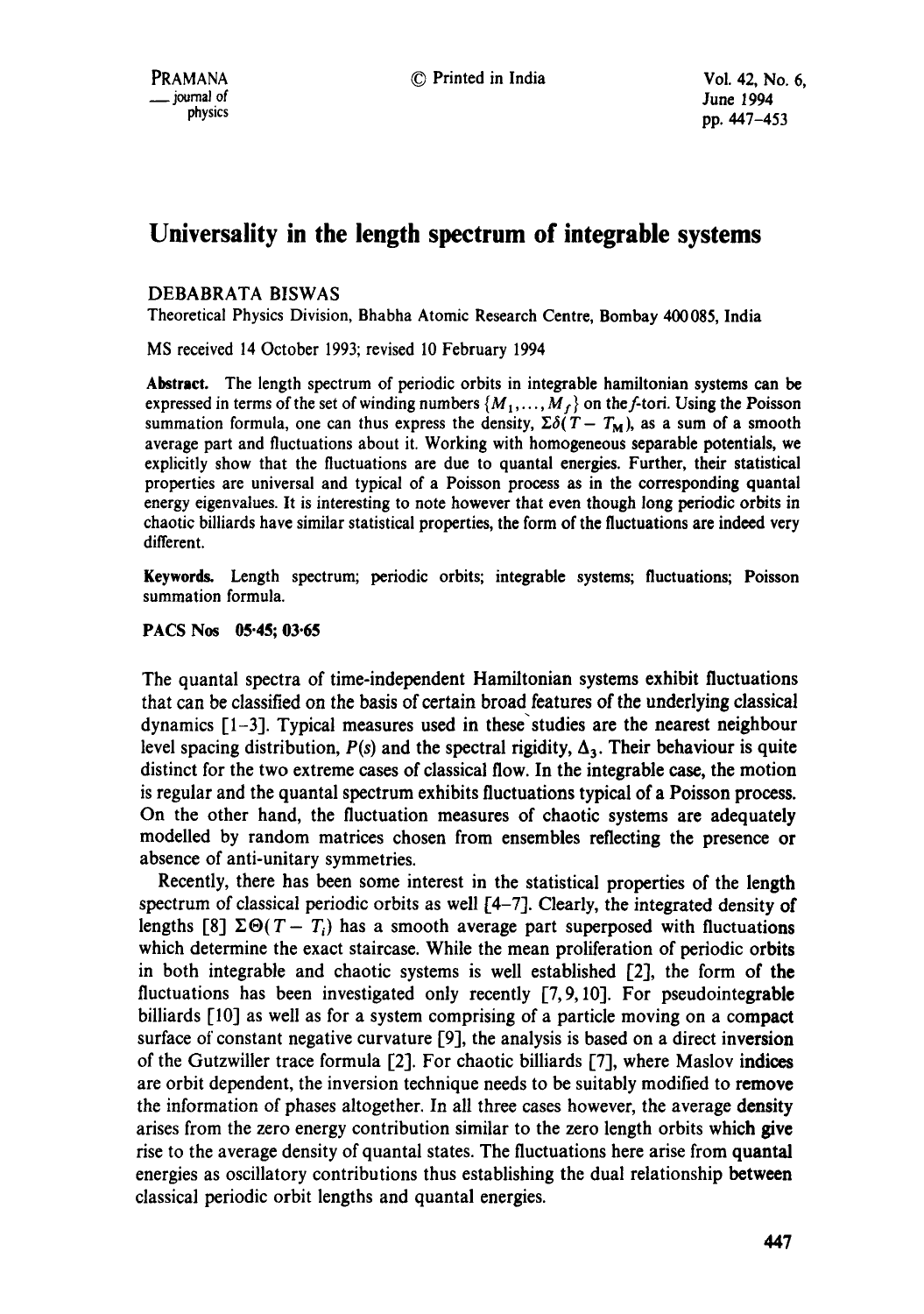#### *Debabrata Biswas*

In the present article, we shall confine ourselves to integrable systems and use a different approach to extract information about the density of lengths. We first show that the length spectrum can be treated on the same footing as the quantal energies for integrable systems since a single expression for the lengths can be obtained in terms of the winding numbers on the tori. We thus obtain the average density as well as the fluctuations using the Poisson summation formula. We also study the statistical properties of these fluctuations and find that the nearest neighbour spacings distribution,  $P(s)$  and the spectral rigidity,  $\Delta_3(L)$  are universal (for generic integrable systems) and typical of a Poisson process [11].

An f-dimensional integrable system is characterized by the existence of invariant f-tori foliating the entire phase space. Thus there exists a canonical transformation to a set of conjugate variables  $(I, \theta)$  such that the hamiltonian is cyclic in the f angles, 0. The time periods (of the periodic orbits) can thus be obtained by solving the set of f equations,

$$
\omega(I) = 2\pi M/T_M, \tag{1}
$$

where  $\omega_i = \partial H/\partial I_i$  and  $\mathbf{M} = (M_1, M_2, \dots, M_f)$  denotes the number of windings around the f irreducible circuits. The f-actions,  $(I_1, I_2, \ldots, I_f)$  can be eliminated to obtain  $T_M$  as a function of the energy, E and M. The procedure is similar to the Böhr-Sommerfeld quantization scheme where  $(f - 1)$  parameters are eliminated from the f quantization conditions to obtain the energy eigenvalues,  $E_m$ , in terms of the quantum numbers  $\mathbf{m} = \{m_1, m_2, \ldots, m_r\}$ .

We illustrate this for 2-dimensional separable systems, with potentials of the form,  $V(x_1, x_2) = c_1 x_1^{2n} + c_2 x_2^{2n}$ . The Hamiltonian in action co-ordinates can be written as  $H = \gamma_1(I_1)^p + \gamma_2(I_2)^p$  where  $p = 2n/(n + 1)$  and  $\gamma_i$  are constants which depend on  $c_i$ and n. The semiclassical eigenvalues are thus

$$
E_{\mathbf{m}} = \hbar^p [\gamma_1(m_1)^p + \gamma_2(m_2)^p], \tag{2}
$$

while the corresponding time periods obtained using the above prescription are

$$
T_{\mathbf{M}} = 2\pi \left[ (M_1/\gamma_1^{1/p})^{p/(p-1)} + (M_2/\gamma_2^{1/p})^{p/(p-1)} \right]^{(p-1)/p} / pE^{(p-1)/p}.
$$
 (3)

The time periods,  $T_M$  (also written as  $T(M)$  subsequently) are thus functions of f integer variables like the corresponding quantal eigen-energies. Clearly they can be treated on the same footing. The density of time periods,  $d(T) = \sum \delta(T - T_M)$ , can thus be recast in a set of conjugate integer variables  $\{m_1, \ldots, m_r\}$  using the Poisson summation formula  $[12, 11]$ .

$$
d(T) = \sum_{m} \int d^{f} M \exp(2\pi i \mathbf{M} \cdot \mathbf{m}) \delta(T - T(\mathbf{M})).
$$
 (4)

For large time periods,  $T$  (analogous to the semiclassical limit for the energy eigenvalues) the analysis is identical to that of Berry and Tabor (12). The  $m = 0$  term gives rise to the average density,  $d_{av}(T)$  and is equal to

$$
d_{\rm av}(T) = \int \mathrm{d}^f M \,\delta(T - T(\mathbf{M})),\tag{5}
$$

an expression that is analogous to the Thomas-Fermi term for the mean density of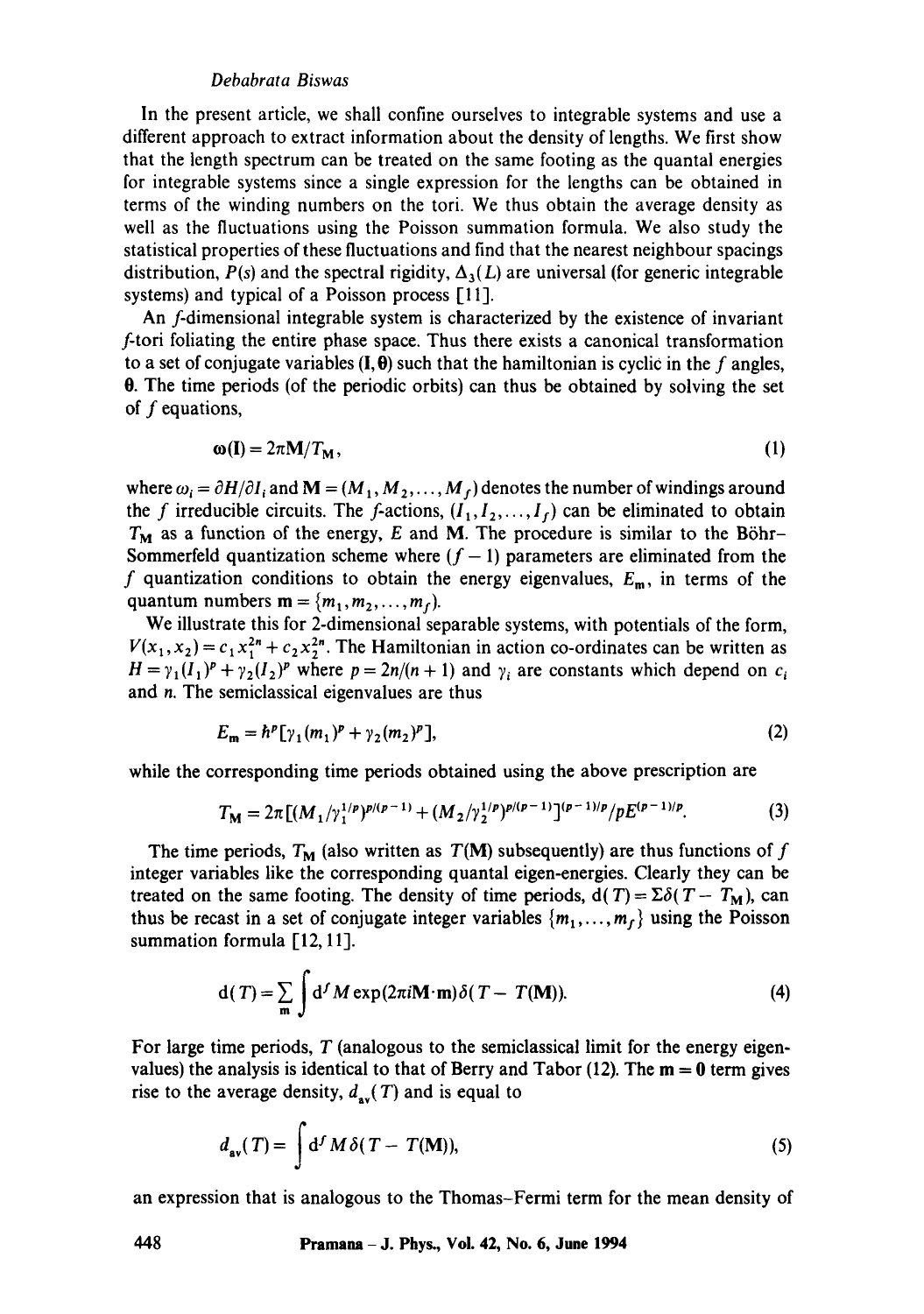#### *Length spectrum of inteyrable systems*

quantal energies. Similarly, terms with  $m<sub>i</sub> = 0$  provide the perimeter corrections as discussed by Seligman and Vcrbaarschot [13]. The rest of the terms in the sum of (4) provides oscillatory corrections and constitute the fluctuating part of the density.

Since part of this work seeks to identify the origin of these fluctuations in nonbilliard systems (specifically we wish to investigate the role of quantal energies, if any), we shall deal with systems where both the time periods and quantal energies can be evaluated analytically. To this end, we consider the separable homogeneous potential discussed above for which (2) and (3) give the quantal energies and time periods respectively. Since the system is homogeneous, we shall for simplicity choose  $E = (2\pi/p)^{p/(p-1)}$  in the expression for time periods. Using (3) in (5), we thus have

$$
d_{av}(T) = \frac{T}{q(\alpha_1 \alpha_2)^{1/q}} B(1/q, 1/q),
$$
\n(6)

where  $q = p/(p-1)$ ,  $\alpha_i = (\gamma_i)^{-1/(p-1)}$  and  $B(x, y)$  is the beta function. Thus the mean density of time periods is linear in T, irrespective of the value of n in the potential,  $V(x_1, x_2)$ .

Let us now look at the form of the fluctuations. A transformation to polar coordinates,  $\alpha_1 I_1^q = r^q \cos^2 \phi$ ,  $\alpha_2 I_2^q = r^q \sin^2 \phi$  is helpful in evaluating the integral in (4) with  $m_1, m_2 \neq 0$ . The Jacobian of this transformation is  $2(\alpha_1 \alpha_2)^{-1/q} r(\sin \phi \cos \phi)^{(2-q)/q}/q$ . For a given m, the integral thus reduces to

$$
F_{\mathbf{m}} = \frac{2T}{q(\alpha_1 \alpha_2)^{1/q}} \int_0^{\pi/2} d\phi (\sin \phi \cos \phi)^{(2-q)/q} \exp\left[i2\pi T \{m_1 \alpha_1^{-1/q} \cos^{2/q} \phi + m_2 \alpha_2^{-1/q} \sin^{2/q} \phi\}\right],\tag{7}
$$

where we have carried out the r integration. For large  $T$ , we can now evaluate the  $\phi$  integration by the method of stationary phases. The stationary point occurs at  $m_1 \alpha_1^{-1/q} \cos^{(2-2q)/q} \phi = m_2 \alpha_2^{-1/q} \sin^{(2-2q)/q} \phi$  and the second derivative of the argument in the exponential is

$$
i2\pi T \frac{4(1-q)}{q^2} [(m_1\alpha_1^{-1})^{q/(q-1)} + (m_2\alpha_2^{-1/q})^{q/(q-1)}]^{(q-1)/q}.
$$

The density of lengths can thus be expressed as

$$
d(T) = d_{av}(T) + \sum_{m} A_m \exp(iS_m),
$$
\n(8)

where  $d_{av}(T)$  is given by (6),

$$
A_{\mathbf{m}} = \frac{\left(\frac{T}{q-1}\right)^{1/2} \left\{ (\gamma_1 \gamma_2)^{q-1} (m_1 m_2)^{2-q} \right\}^{1/2(q-1)}}{\left[ (m_1/\alpha_1^{1/q})^{q/(q-1)} + (m_2/\alpha_2^{1/q})^{q/(q-1)} \right]^{(3-q)/2q}}
$$
(9)

and

$$
S_{\mathbf{m}} = 2\pi T [(m_1/\alpha_1^{1/q})^{q/(q-1)} + (m_2/\alpha_2^{1/q})^{q/(q-1)}]^{(q-1)/q} - \frac{\pi}{4}.
$$
 (10)

Replacing  $\alpha_i$  by  $\gamma_i^{-1/(p-1)}$  and q by  $p/(p-1)$ , it is easy to see that the quantity in the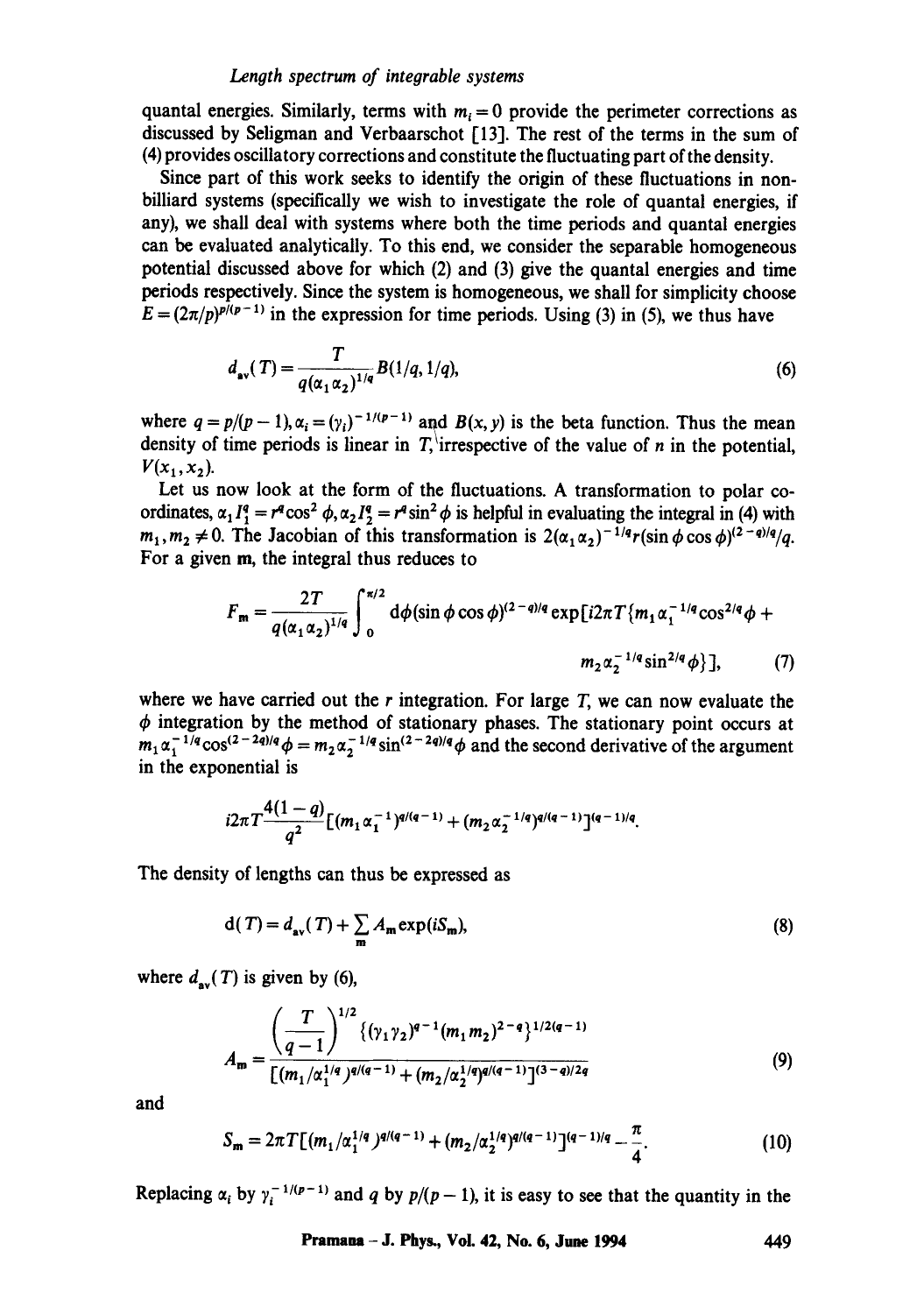#### *Debabrata Biswas*

square bracket in (9) and (10) is the quantal eigen-energy of (2) with  $h = 1$ . Thus fluctuations are indeed due to contributions from (scaled) quantal energies as in pseudointegrable [10] and chaotic [7,9] systems. Moreover, the average density is due to the zero energy contribution, a fact that is transparent in this derivation for integrable systems.

The statistical properties of these fluctuations form the subject of subsequent discussions. As mentioned earlier, the measures commonly used on the spectrum are the nearest neighbour spacings distribution,  $P(s)$  and the special rigidity,  $\Delta_3(L)$ . The spacings distributions  $P(s)$  is defined such that  $P(s)ds$  is the probability of finding adjacent levels (lengths) with spacing between s and  $s + ds$  while the spectral rigidity measures the average mean square deviation of the integrated density of levels (lengths) from the best fitting straight line

$$
\Delta(L) = \left\langle \min_{a,b} \frac{d_{av}}{L} \int_{-L/2 \, \text{d}av}^{L/2 \, \text{d}av} \, \text{d} \tau \left[ N(T + \tau) - a - b \tau \right]^2 \right\rangle.
$$

For the quantal energies of integrable systems, both  $P(s)$  and  $\Delta_3(L)$  can be evaluated analytically  $\lceil 1, 3 \rceil$ . Clearly a similar analysis can be carried over for the periodic orbits as well once the relevant scales are defined. The inner scale in the length spectrum is the mean spacing  $1/d_{av}(T)$  while the outer scale (=  $L_{max}/d_{av}(T)$ ) is determined by the period of the slowest oscillation (as a function of  $T$ ) in (8) and is given by  $1/(E_0)^{(q-1)/q}$  where  $E_0$  is the ground state energy. We quote here only the final expressions for  $P(s)$  [1] and  $\Delta_3(L)$  [3] applicable for long periodic orbits

$$
P(s) = g(s) \exp\bigg(-\int_0^s g(u) \mathrm{d}u\bigg),\tag{11}
$$

where

$$
g(u) = 1 + \int_{-\infty}^{+\infty} dk \, e^{iku} \{ \phi_D(k) - d_{av}/2\pi \}
$$

$$
\Delta(L) = \frac{L}{d_{\text{av}}} \int_0^\infty \frac{\mathrm{d}y}{y^2} \phi_D(2d_{\text{av}}y/L) G(y), \tag{12}
$$

where,  $G(y) = 1 - F^2(y) - 3F'^2(y)$ , and  $F(y) = \frac{\sin(y)}{y}$ . Note that (12) holds when  $L \ll L_{\text{max}}$  [3]. The function  $\phi_D(\varepsilon)$  in both cases is equal to  $\langle \Sigma A_{\text{m}}^2 \delta(\varepsilon - \varepsilon_{\text{m}}) \rangle$  where  $A_m$  and  $S_m$  are the amplitude and action defined in (9) and (10) and  $\varepsilon_m = 2\pi (E_m)^{(q-1)/q}$ . The averaging here is over an interval larger than the outer scale and the summation runs over all **m**. The function  $G(y)$  in (12) picks those quantal energies which contribute substantially at a given L. It is almost zero for  $y \le \pi/4$  where after it rises monotonically and saturates at a value close to unity for  $y > \pi$  [3].

The integrations in (11) and (12) can be carried out once  $\phi_D$  is evaluated. This can be achieved by computing the quantity  $\mathcal{F}(\varepsilon) = \int_0^{\varepsilon} \phi_D(\varepsilon') d\varepsilon' = \Sigma A_m^2$  where the sum now runs over all energies,  $E_m$  for which  $\varepsilon_m \leq \varepsilon$ . The summation over  $m_1$  and  $m_2$  in  $\mathcal{F}(\varepsilon)$ can be converted to an integral and evaluated quite easily using polar co-ordinates. The limit of r integration is now from 0 to  $\varepsilon$  while  $\phi$  goes from 0 to  $\pi/2$ . Using (6) we thus have  $\mathcal{F}(\varepsilon) = d_{av}(T)\varepsilon/2\pi$  and hence  $\phi_D(\varepsilon) = d_{av}(T)/2\pi$  [14] which is identical to the case of quantal energies. Equations (11) and (12) therefore yield  $P(s) = e^{-s}$  and  $\Delta_3(L) = L/15$  for  $L \ll L_{\text{max}}$ .

Note that long orbits in chaotic billiards also have identical universal statistical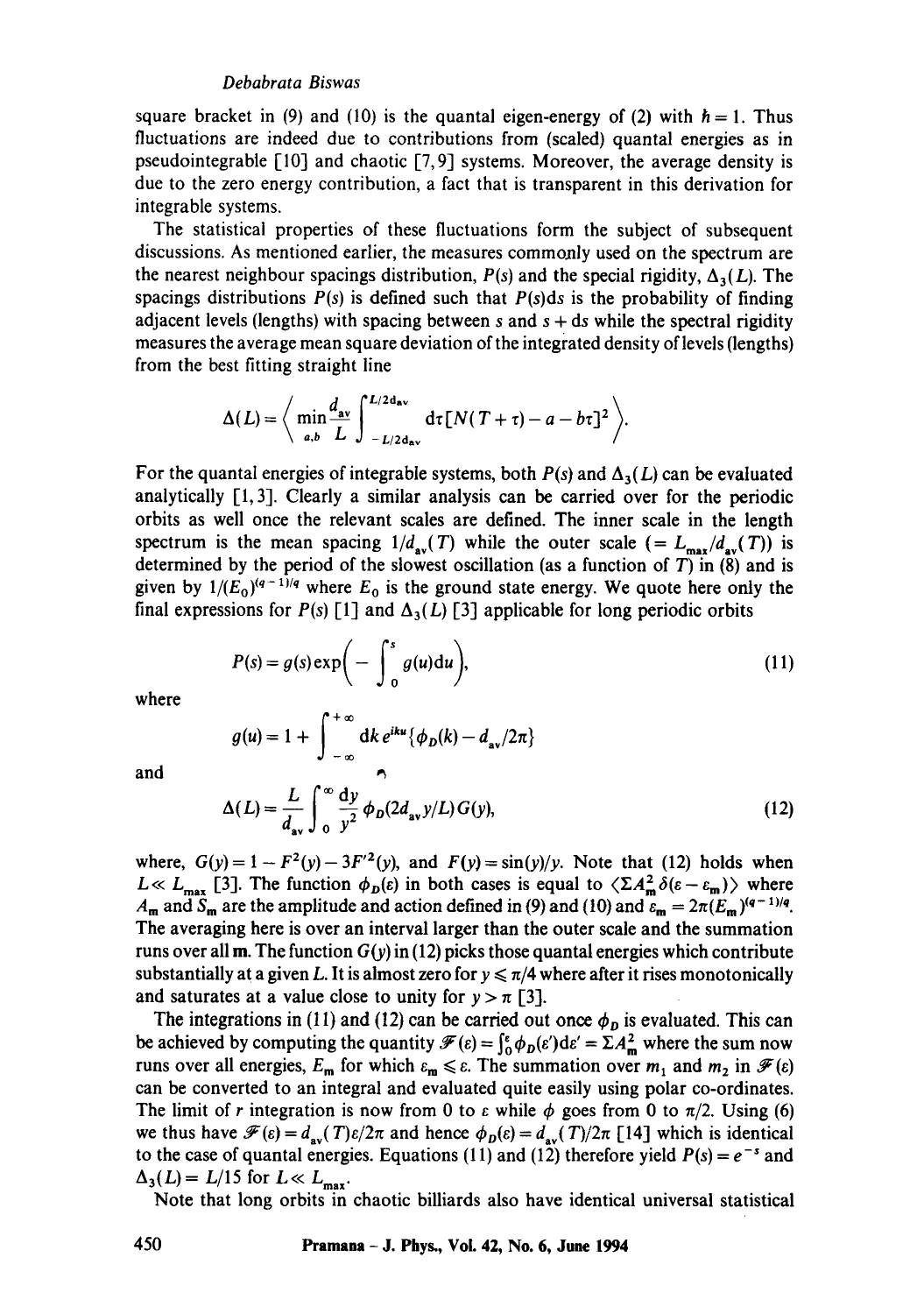

**Figure** 1. Nearest neighbour spacings distribution, *P(s)* for the classical time periods. The continuous curve is the Poisson distribution,  $e^{-s}$ . For details of the system, see text.

properties [7] even though there are differences in the form of the amplitude of oscillation (see  $(8)$  above and ref. [7]).

As pointed out by Biswas *et al* [15] for the energy spectrum, deviations from these universalities do occur when the periodic orbit actions are degenerate. Similar deviations are thus expected here if the actions  $S_m$  in (10) are degenerate.

A further consequence of (8) for the density of lengths is the saturation of the spectral rigidity for  $L > L_{\text{max}}$ . This is evident when  $\Delta_3(L)$  is expressed as the sum  $2\Sigma \frac{A_m^2}{r} G(L\varepsilon_m/2d_{av}(T))$  for integrable systems [3]. For  $L > L_{max}$ , the function G and  $e_{\mathbf{m}}$ hence the spectral rigidity saturates. Note that this is at variance with the observation of Harayama and Shudo (5).

In order to demonstrate our results numerically, we shall consider here a system with  $n = 4$ ,  $\gamma_1 = 1.21393$  and  $\gamma_2 = 0.75025$ . The time periods have been unfolded in order to compare and characterize the fluctuations. The new sequence thus obtained is used to evaluate the measures,  $P(s)$  and  $\Delta_3$ .

For the nearest neighbour spacings distribution, a sequence of 3000 lengths have been used after eliminating the shortest 3000 orbits. The result is displayed in figure 1. The histogram closely approximates the Poisson distribution,  $e^{-s}$ .

Figure 2 shows our result for the spectral rigidity evaluated at the 3500th length and averaged in a stretch containing 1000 lengths. The agreement with the continuous line ( $L/15$ ) is excellent for  $L \le 6$ .

Finally, figure 3 shows a plot of the spectral rigidity for the same system evaluated at the 1000th length and averaged in an interval containing 800 lengths. The saturation for  $L > 70$  is evident.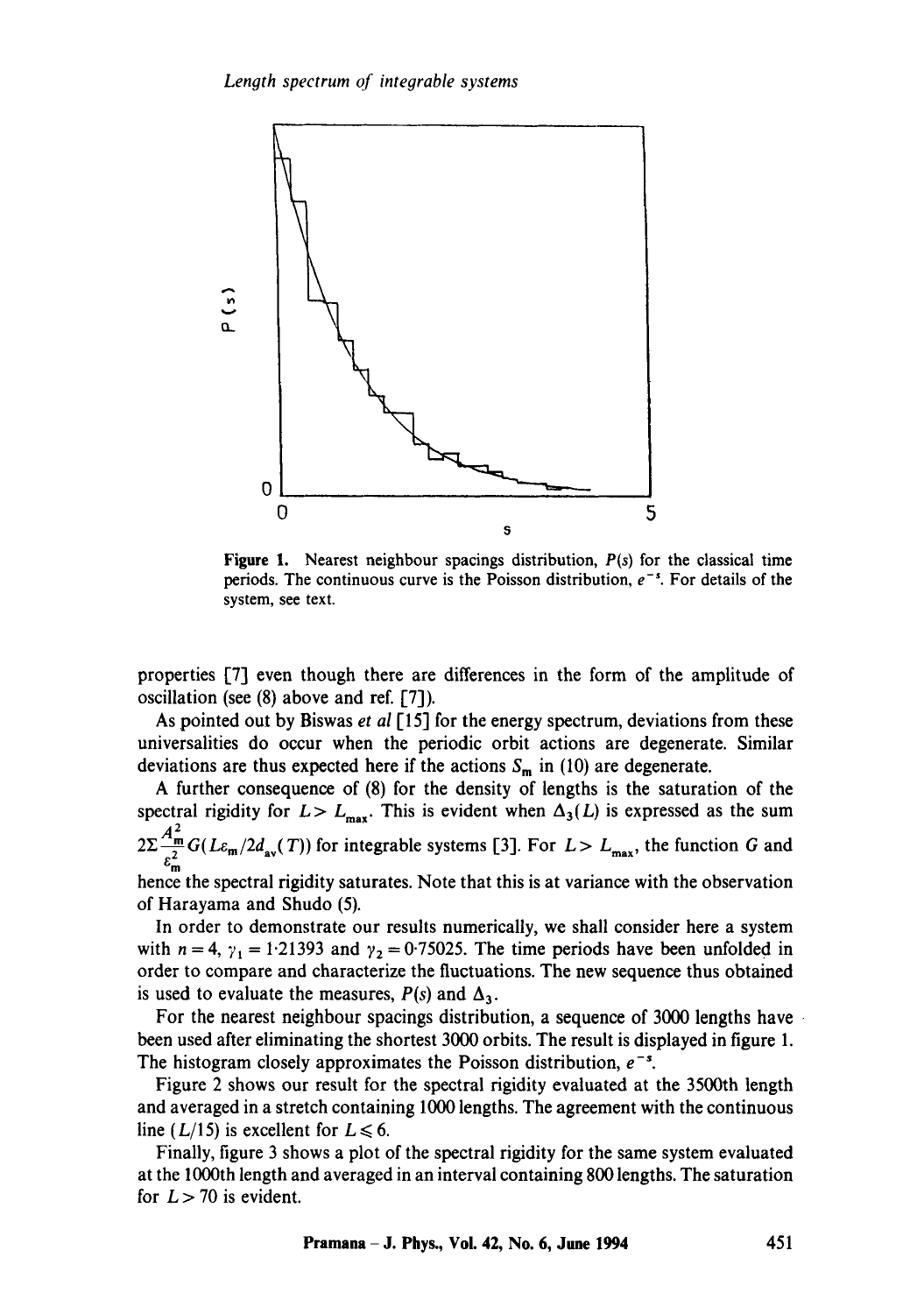*Debabrata Biswas* 



Figure 2. The spectral rigidity,  $\overline{\Delta}_3$  for the classical time periods. The continuous line is  $L/15$ . The agreement is excellent for  $L < 6$ .



Figure 3. The spectral rigidity for the time periods clearly shows saturation for  $L > 70$ .

Our studies on other separable potentials confirm the above universalities in the nearest neighbour spacing distribution and the spectral rigidity.

In summary, we have shown that for integrable systems where the length spectrum can be expressed in terms of the winding numbers on the torus, the Poisson summation formula can be used to separate out the average and the fluctuating parts in the density of lengths. Working with separable homogeneous potentials, we explicitly